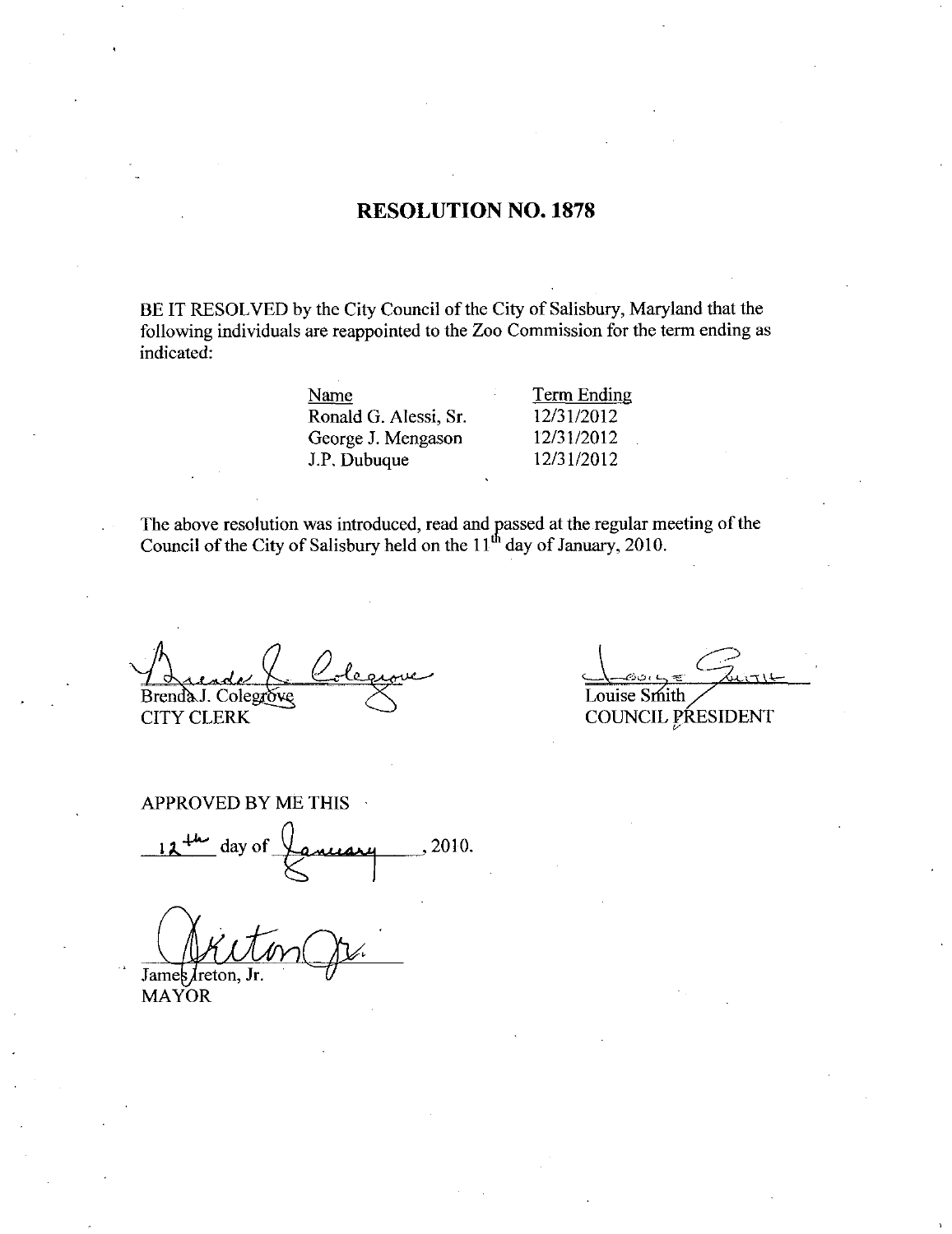# Ronald G. Alessi Sr.

5388 Royal Mile Boulevard Salisbury, Maryland 21801 Royal Mile Boulev<br>
bury, Maryland 21<br>
410-749-0198<br>
Cell-410-430-7813<br>
onalessi@prodigy.net ronalessi@prodigy.net

November 11, 2009

Mayor James Ireton City of Salisbury, Maryland 125 N. Division Street Salisbury, Maryland 21801 - 4940

Dear Mayor Ireton

My term as <sup>a</sup> member of the Salisbury Zoo Commission expires December <sup>31</sup> <sup>2009</sup> and <sup>I</sup>would like very much to continue working as an appointed member of the Salisbury Zoo Commission. I feel that I am part of a very good team and that we have been able to effectively serve the Zoo and the City of Salisbury. In addition, and as you are well aware, we are in the early stages of a three million dollar Capital Campaign and Iwould like to do my part to bring this effort to <sup>a</sup> successful conclusion Mayor Ireton:<br>
frm as a member of t<br>
frm as a member of the nuch to continue work<br>
part of a very good to<br>
uury. In addition, an<br>
al Campaign and I w<br>
y very much my asse<br>
to serve our City in<br>
that you will find it<br>
that

I enjoy very much my association with the staff and volunteers at our Zoo and consider it agreat honor to serve our City in my capacity as a Zoo Commissioner.

I hope that you will find it in the best interest of our City to recommend me for another three-year term term

Thank you for your consideration of my request

Sincerely,<br>*Ionald Hami* &

Ronald G Alessi Sr

**RECEIVED DEC 1 1 2009**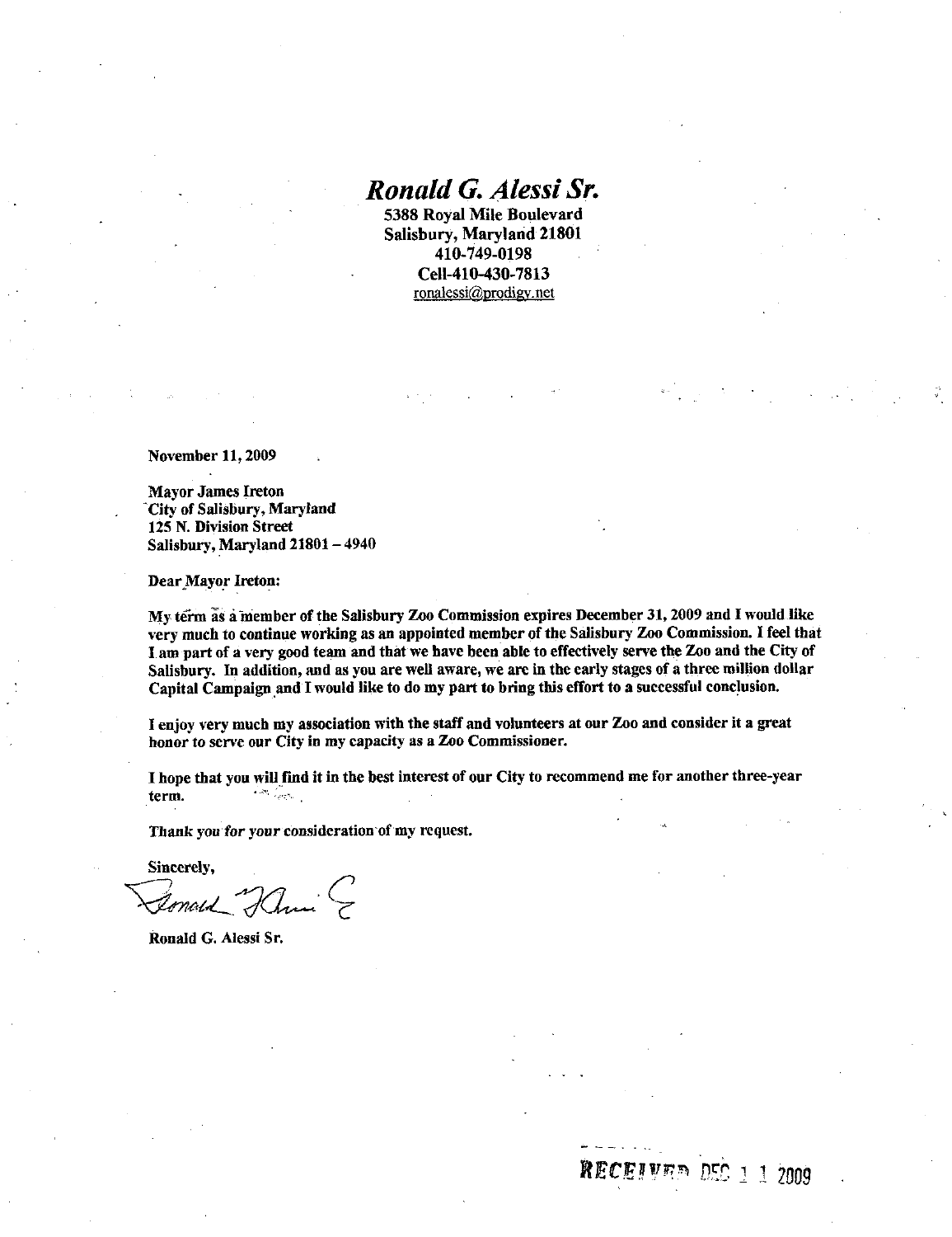GEORGE J. MENGASON Please accept my request to continue serving on the Zoolemmersion, I have licen a member serce 1978 and lioned hs to continue my service to the 200 des de the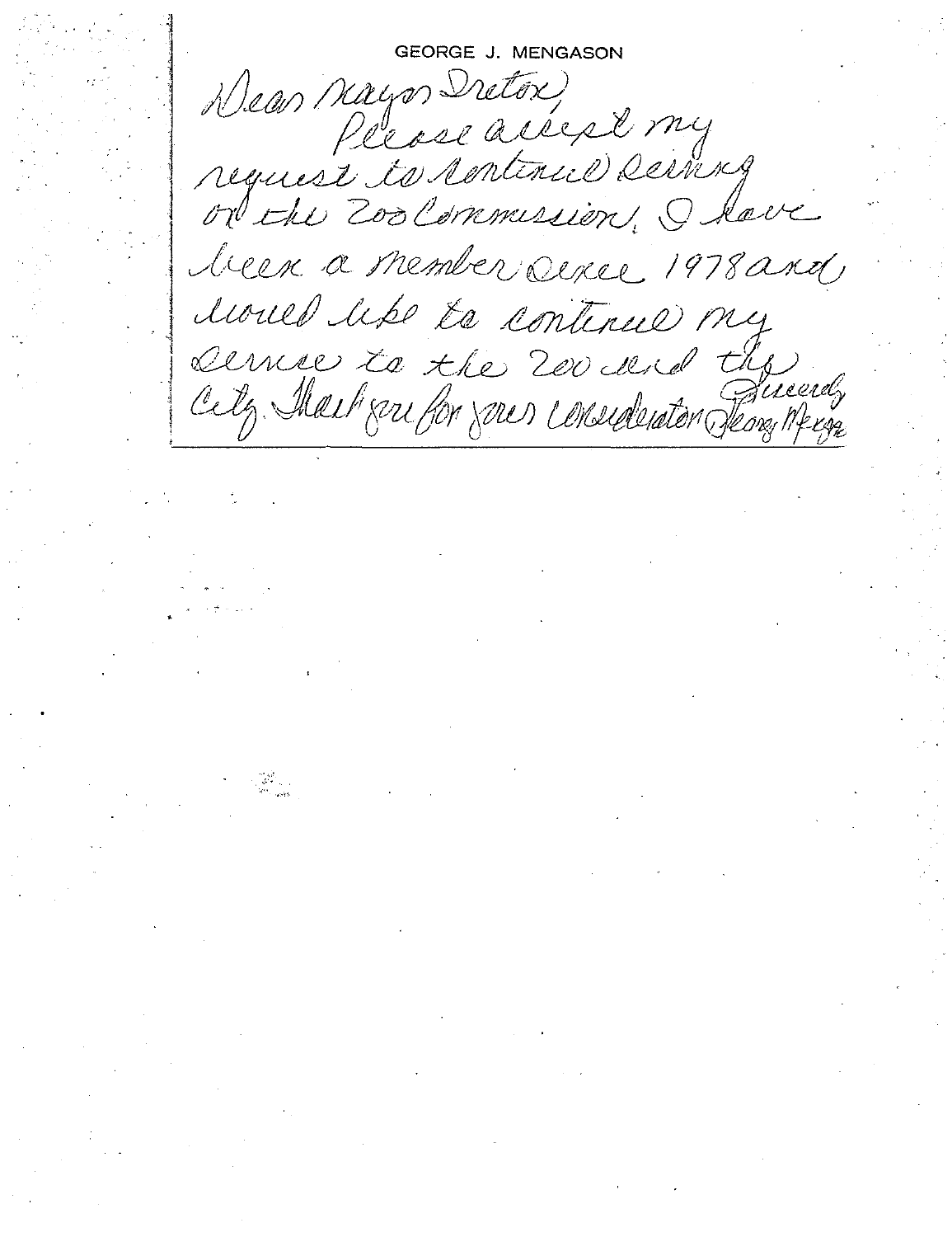428 Rolling Road Salisbury, MD 21801

October 9, 2009

Jim Ireton, Mayor City of Salisbury 125 N. Division Street, Room 304 Salisbury, Maryland 21801-4940

Dear Mayor Ireton

<sup>I</sup> am writing to express my interest in continuing in my position on the Salisbury Zoo Commission when my current appointment expires at the end of this year

I believe that my involvement has helped to better the Zoo and, as a result, the City. I would like to continue my involvement in this capacity as <sup>I</sup> believe there is much work to be done and many more improvements to be made

<sup>I</sup> hope that you will allow me the opportunity to continue to serve the citizens of our community for another term

Thank you and please feel free to contact me with any questions.

Sincerely, J. P. DuBuque